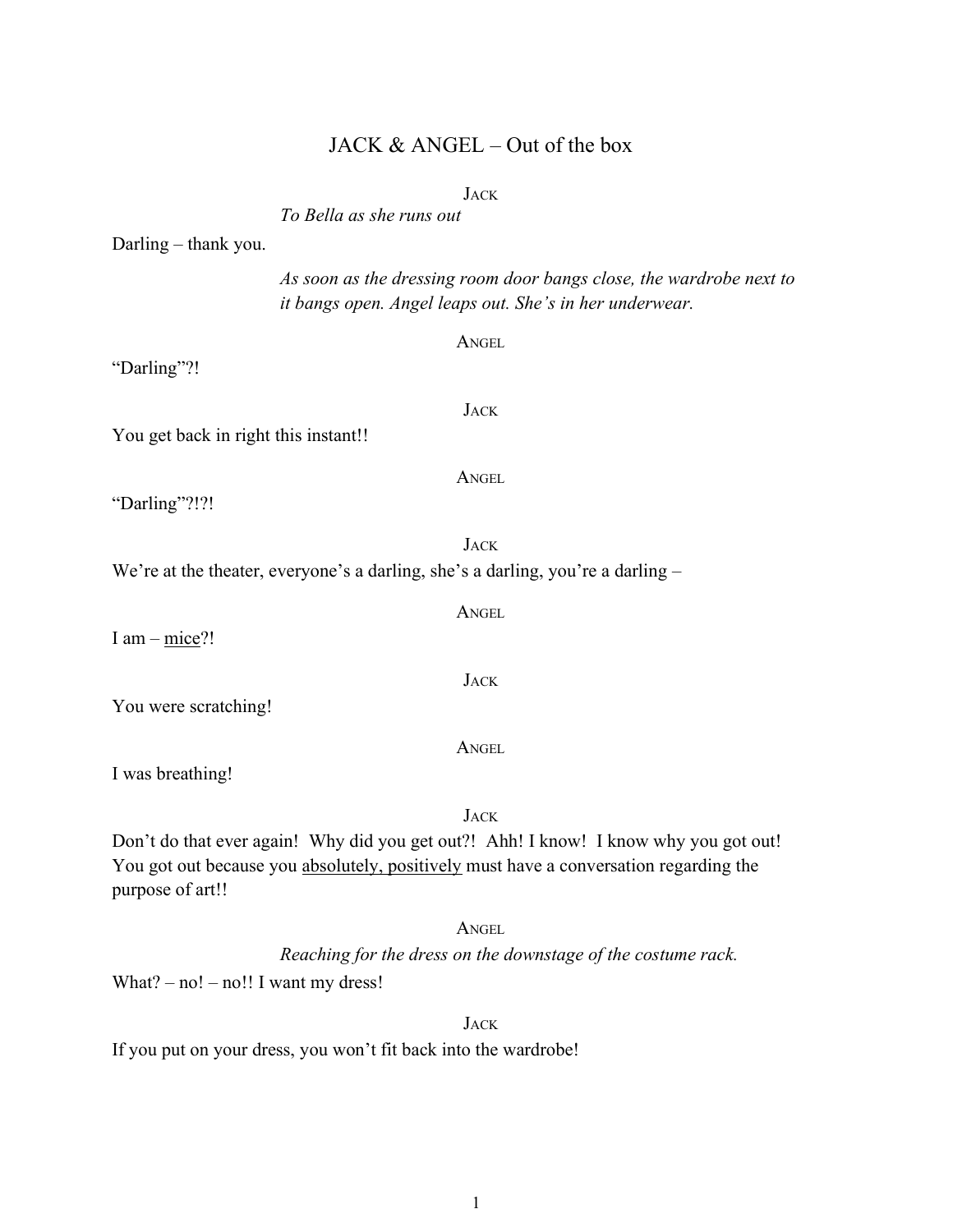ANGEL

**JACK** 

ANGEL

**JACK** 

ANGEL

Yes, I know, good!

No! Not good! Because you're going back in! And you don't have time to put it on!

Why?! Your la-la-la is gone!

She's not gone, didn't you hear what she said?

No! I couldn't make it out! Because I was in the wardrobe!

### JACK

Angel, darling, she's not gone, she's getting more ink, she'll be back any moment! It will take five minutes to button all your buttons!

ANGEL

It took you two minutes to unbutton them all!

Those are the best buttons ever!

ANGEL

**JACK** 

I guess we have two choices here – darling . Either I'm putting on that dress and heading out forever, or else I'm taking off the rest, you're locking the door, and we're getting back to where we were!

Pause. Jack heads out to lock the door. He doesn't.

I need to finish the act!

Yay! Lock the door!

No! No! The act of the opera! I have to write!

ANGEL

You have to write?! When you were unbuttoning me, did you know then you had to write?

## **JACK**

# ANGEL

JACK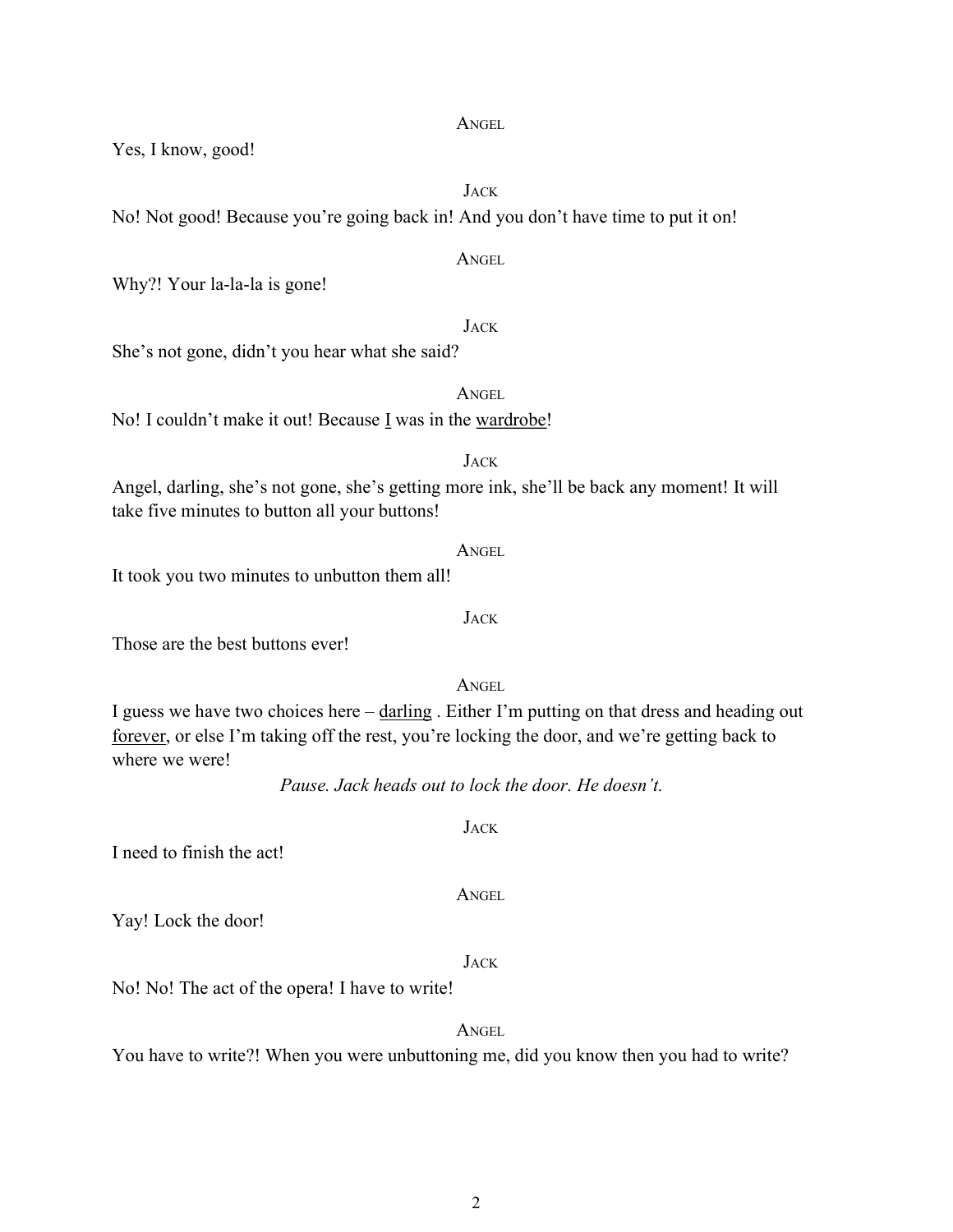JACK

**ANGEL** 

JACK

I was unbuttoning you for inspiration.

That's the first. Did you find it?

With you an arm's length away and soft and warm, and me stuck at this desk, and I couldn't reach out, touch you, smell your skin? Yes, I did find it.

That's so sweet, darling. Go lock the door.

I can't.

ANGEL

Rapidly switching from ordering to pleading to flirty and back.

Lock the door. // Lock the door. Lock the door. Look – legs. Lock the door. Lock the –

 $No - I - I can't - I need to - she'll be back - she's coming back, I can hear her steps around the$ corner!

ANGEL

JACK

I can't hear a  $//$  thing  $-$ 

That's because you are a singer, you only make music, you don't listen to it, it's like asking for musical appreciation from a bassoon, into the wardrobe!

She takes a step towards the wardrobe, but then she stops.

Write me a song.

Into the // war–

Yes, I will, only you have to write me a song, a good song, with a melody, and a chorus, and everything a song should have, and it should be pretty, and funny, and sad, and it should be a love song, and it should tell a story, because I want a song, no one ever wrote me a song, and I will go hide in the wardrobe, only you have to promise to write me a song, will you, please!?

ANGEL

JACK

JACK

ANGEL

JACK

ANGEL